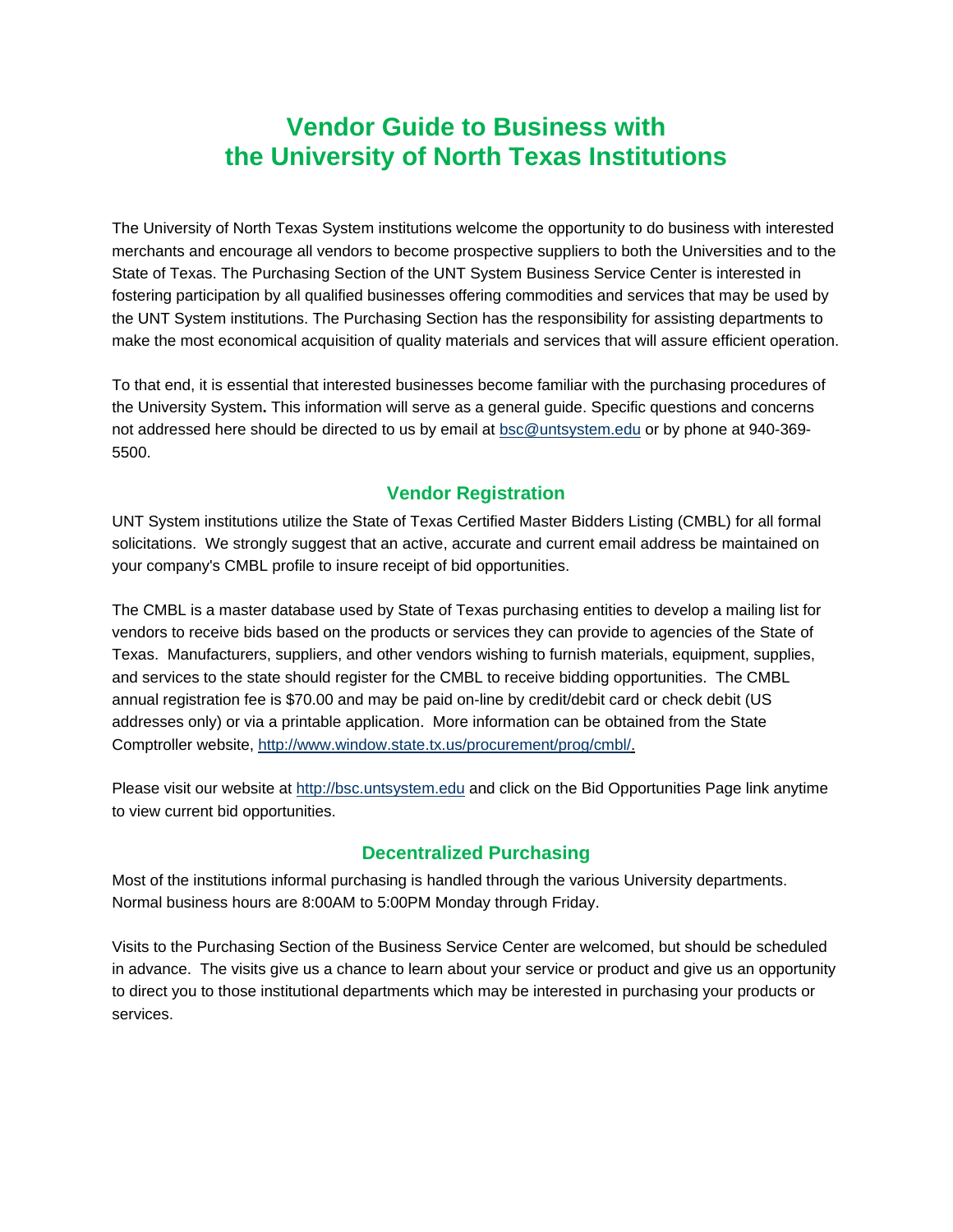## **HOW WE PURCHASE – Methods of Procurement**

## **Small Procurements (Purchases \$ 5,000.00 or less)**

Although competitive sealed bidding is the procedure universally preferred in government procurement, consideration of the time and cost dictates that a less formal procedure be used for small purchases. The University System Purchasing Policy and Procedures provides that procurements not exceeding \$5,000 may be made on the open market without formal bid and further provides for the use of informal written quotes or competitive oral quotations**. Unless the purchasing card is used for the purchase, a formal University Purchase Order (PO) is required prior to shipment and receipt of the goods.**

## **Purchase Order**

The signed Purchase Order (PO) authorizes the vendor to ship the items specified thereon and is required for each University transaction, other than those purchased through the Purchasing Card (MasterCard) program. It constitutes the contract between the University and the vendor. Purchase orders should be clear and concise in order to avoid misunderstandings or confusion. The PO is completed from the information furnished on the requisition from the departments and/or from the selected bidder's bid documents. The PO is prepared by the Purchasing Section of the UNT System Business Service Center and must be signed by one of the authorized Buyers for the university institutions. After signature, the PO is distributed to the vendor through email and/or fax.

## **Purchasing Card Program**

The UNT System Purchasing Card program is designed to improve efficiency in processing low dollar purchases for certain goods and services from any vendor that accepts MasterCard credit cards. Each Purchasing Card is issued to a named individual employee and the UNT institution name is clearly shown on the card. Transaction limits are enforced on each card and is generally \$2,000 per transaction.

#### **Informal Request for Quotes**

Departments may solicit quotes for items between \$5,000 and \$24,999. Quotes is a less formal process than a competitive sealed Invitation for Bid (IFB) or Request for Proposal (RFP). Purchase awards are typically recommended to the most responsive and responsible bidder providing the best value to the university institution. A formal Purchase Order (PO) is required documentation for the transaction.

## **Emergency Purchases**

Emergency purchases are sometimes necessary due to the breakdown of equipment or other unforseen event which may affect the operation of the University. When this occurs, the using department is authorized to declare an Emergency under certain conditions to allow them to proceed with the necessary action for the emergency.

As a vendor, and for your protection, you should always make certain that a written Purchase Order or a Purchase Order number has been issued to your firm prior to delivery of materials or services. The Purchase Order ensures timely processing of payment.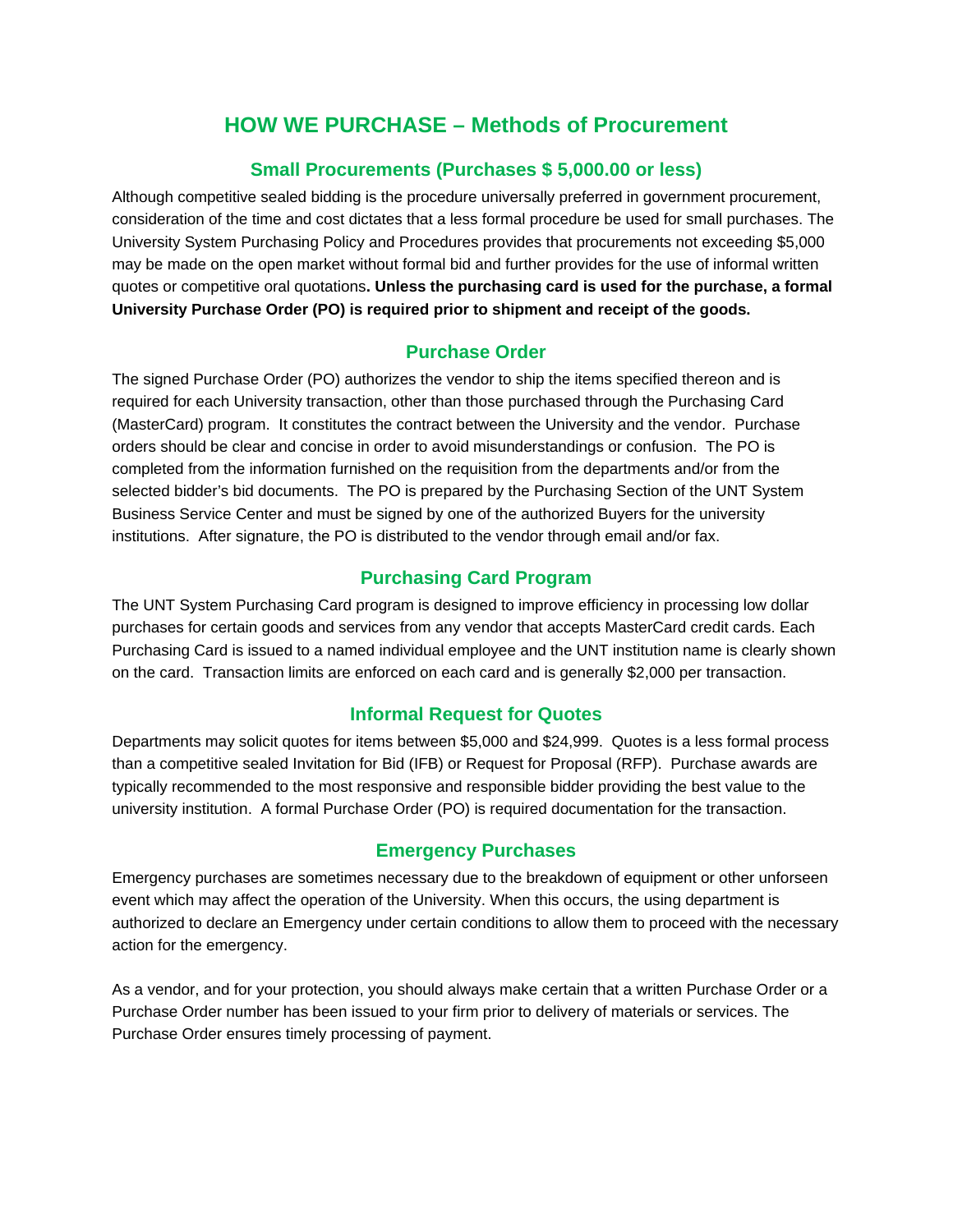## **Best Value Criteria**

UNT System institutions purchase goods and services from vendors providing the best value to the institution. According to Texas Government Code, Chapter 2155.074, the definition for best value includes, but is not limited to:

- Installation costs,
- Life cycle costs,
- Quality and reliability of the goods and services,
- Delivery terms,
- Indicators of probable vendor performance under the contract such as past vendor performance, the vendor's financial resources and ability to perform, the vendor's experience or demonstrated capability and responsibility and the vendor's ability to provide reliable maintenance agreements and support,
- Cost of any employee training associated with a purchase,
- **Effect of a purchase on agency productivity, and**
- Other factors relevant to determining the best value for the state in the context of a particular purchase.

## **Historically Underutilized Business (HUB) Program**

In accordance with the Texas Government Code, Chapter 2161, UNT System institutions are responsible for participating in the State of Texas HUB program. State agencies are required to make a good faith effort to utilize HUBs in contracts in the procurement process of construction goods, services, and public utility contracts. These initiatives are designed to eliminate barriers for equal economic opportunities in state purchasing for HUBs.

A "Historically Underutilized Business" is an entity with it principal place of business in Texas, and is at least 51% owned by an Asian Pacific American, Black American, Hispanic American, Native American and/or American woman who reside in Texas and have a proportionate interest and demonstrates active participation in the control, operations and management of the entity's affairs.

For more information on the State of Texas HUB program, please see http://www.window.state.tx.us/procurement/prog/hub/.

#### **Small Business Program**

The Master Small Business Contracting Plan at the University of North Texas System includes veteranowned small business concerns (VOSB), service-disabled veteran-owned small business concerns (SDVOSB), historically underutilized business zones (HUBZone), small business concerns (SB), small disadvantaged business concerns (SDB) including historically black colleges and universities and minority institutions (HBCU/MIs), and women-owned small business concerns (WOSB).

Goals for SBs, VOSBs, SDVOSBs, HUBZone, SDBs, HBCU/MIs, and WOSBs will be developed for each solicitation from funds received from a federal contract that is expected to exceed \$500,000 and will be expressed in terms of percentages and dollars of total planned subcontracting. Goals for each solicitation will also include a description of the principal products and services to be acquired from each of the small business entities.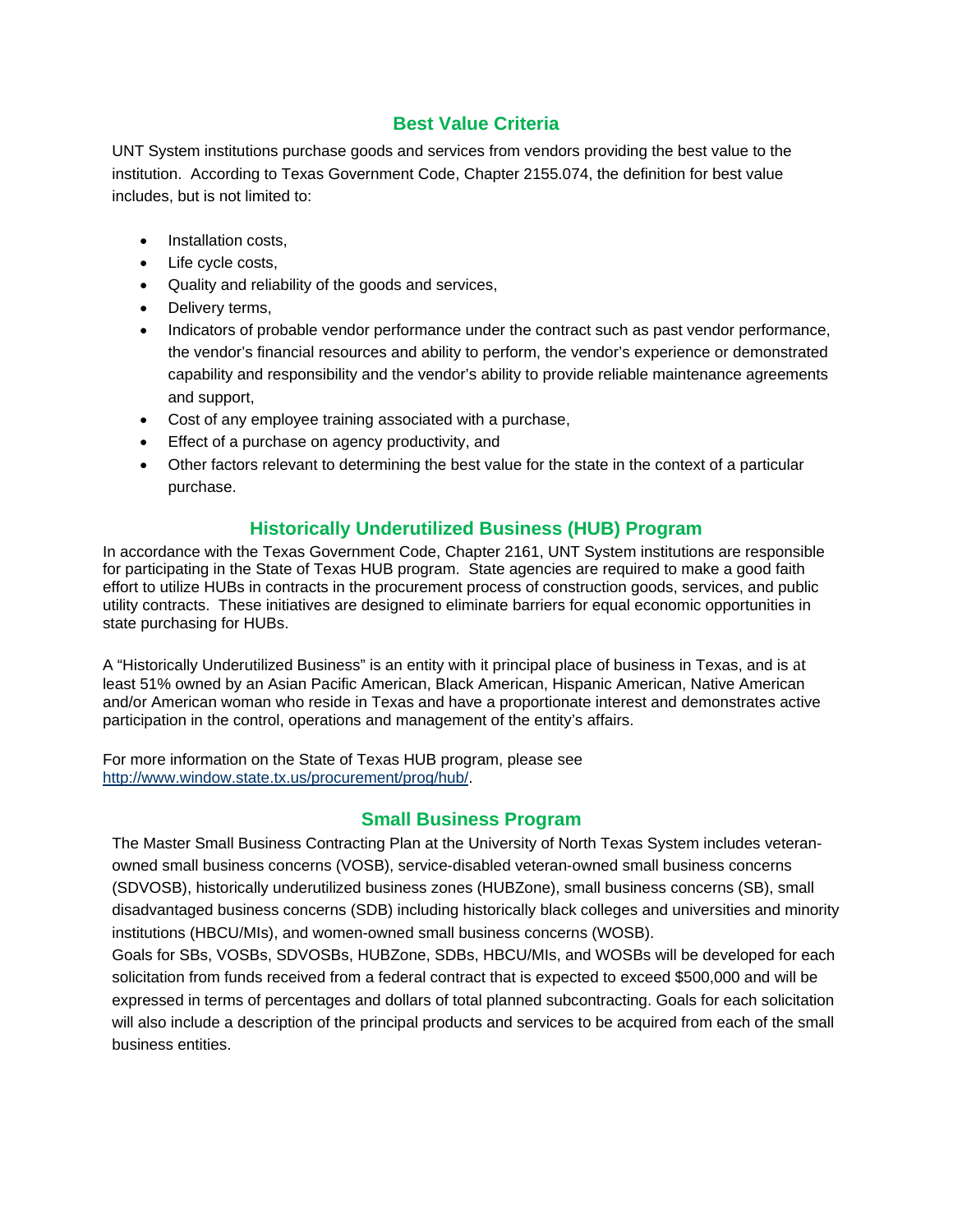## **Formal Solicitation Purchases**

All purchases over \$25,000 require a formal solicitation process unless otherwise provided for in the University System Purchasing Policy and Procedures such as Emergency and Sole Source procurements. An Invitation for Bid (IFB), Request for Proposal (RFP), or Request for Qualifications (RFQ) will normally be used for these types of purchases. All formal competitive purchases are advertised and posted on the Bid Opportunities Page located on the Business Service Center Web site at http://bsc.untsystem.edu. Bids are also advertised on the State of Texas Electronic Business Daily at http://esbd.cpa.state.tx.us.

## **Invitation for Bids (IFB)**

The IFB is a formal solicitation of sealed bids. Sealed bids designate a specific time and due date, are publicly opened and, upon request, the bidder's name and prices may be read at the time and place designated in the IFB. After the bids are evaluated, a Notice of Award and/or a Purchase Order (PO) is issued to the lowest cost responsible bidder meeting all specifications, contract terms and conditions. It should be noted that the contract award will not always be made to the bidder with the lowest price if the state determines that the low price bidder cannot clearly perform the contract requirements or a best value determination results in an award to a bidder other than the low bidder.

## **Request for Qualifications (RFQ)**

The RFQ is a formal solicitation document requesting submittal of qualifications or specialized expertise in response to the scope of professional and consulting services as related to Section 2.20 of the Comptroller of Public Accounts Procurement Manual. The objective of the RFQ solicitation is to determine the most qualified service for completion of the job. The award is based solely on the best qualifications and not on cost.

## **Request for Proposal (RFP)**

A RFP is a formal and competitive method of procurement whereby vendors are requested to submit proposals for the supply of goods and/or services in a format which allows for the consideration of factors in addition to the price in the evaluation and award process. This method of solicitation is used when it is determined that the project being bid does not lend itself to the creation of a clear and concise Statement of Work. The objective of the RFP solicitation is to determine a vendor who can offer the best possible solution at the most reasonable price.

The RFP describes in general terms the background and needs of UNT System institutions. However, unlike the informal or formal bidding process in which the university system prescribes both the specifications and solution in the bids that they submit, the RFP process contemplates that vendors will propose their own comprehensive and innovation solutions to the University's needs described in the RFP. Therefore, the RFP is used for highly technical equipment or complex services. The RFP defines requirements, asks suppliers for proposed solutions, defines criteria for evaluation, and outlines terms and conditions.

Proposals are opened on the scheduled day and time and only the names of the proposers are revealed to those present. Pricing is not revealed at this time. Recommendations for award are typically made by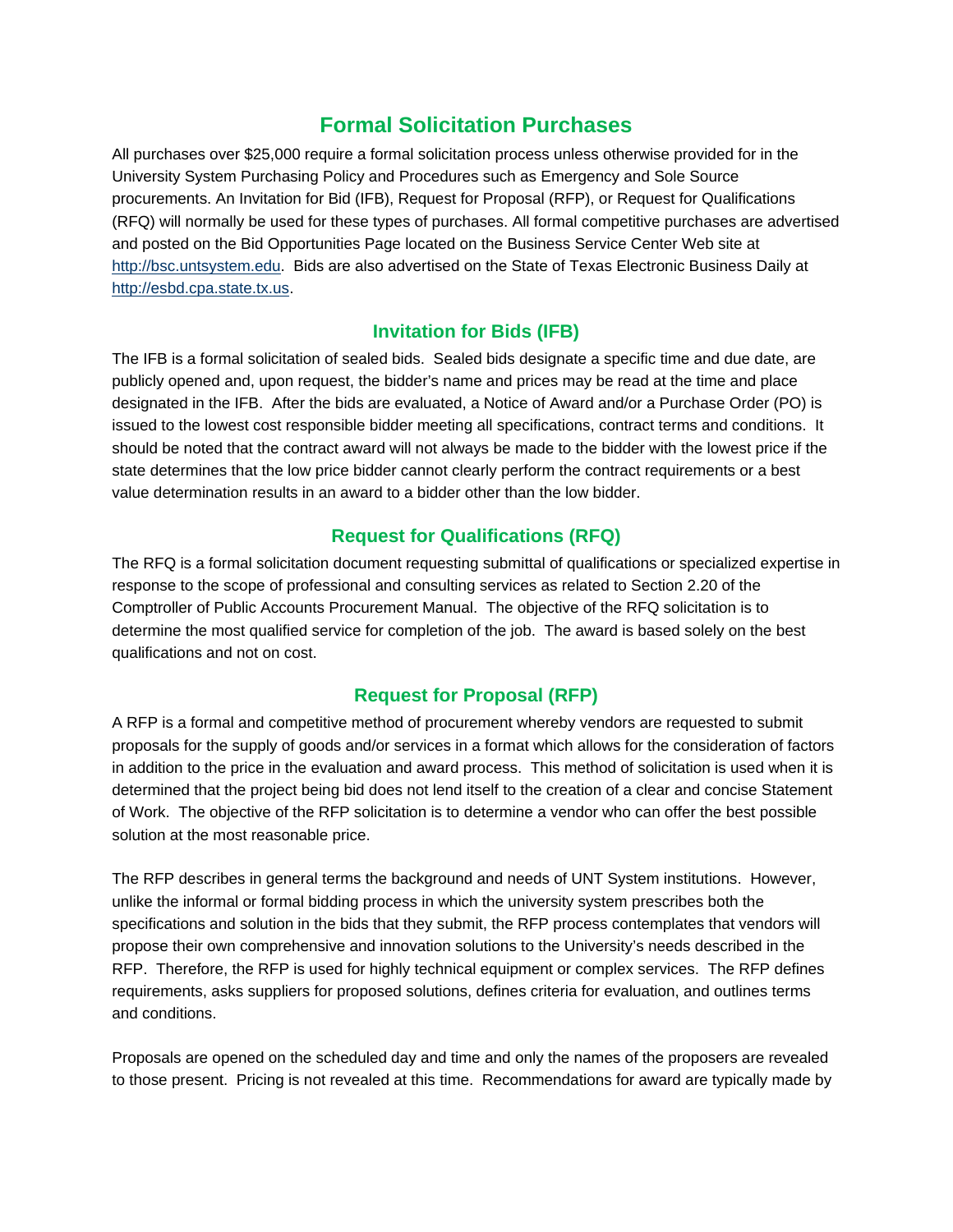a multi-functional selection committee who determine which proposal is in the best interest of the university based on the evaluation criteria defined in the RFP.

A negotiation process starts with the proposal or proposals identified as the best by the evaluation committee. Negotiations often include an opportunity for the Best and Final Offer (BAFO) from the proposed vendor(s). A formal contract is the final stage of the request and requires appropriate signature authority of the University and the selected vendor. Monitoring and reporting of the contract is then assigned to a University employee.

#### **Solicitation Documents**

Requests for Quotes, IFB's, and/or RFP's are used to solicit responses from suppliers to sell goods and/or services and should not be construed as an order to make any purchase. A Request for Invitation (RFI) is used to obtain information from the vendor community that may or may not be used to develop a solicitation document at a later date. To be responsive, vendors should always review instructions, terms and conditions of the solicitation document and include all information and signatures as required. The bid or proposal must be returned to the address listed in the solicitation document by the time and date indicated for the bid opening or proposal deadline.

Occasionally, the University may utilize the assistance of a consultant in the development of a solicitation document. The consultants who participate in this process will be required to prepare and submit a nondisclosure statement regarding the procurement. Any consultant who assists in the development of a solicitation document will be prohibited from submitting a bid/proposal in response to that solicitation or from otherwise performing work on any contract directly resulting from that particular solicitation document, unless the University expressly waives this restriction in writing. Vendors who respond to RFIs may respond to any solicitations resulting from the RFI.

Any expense relating to the submission of a response is the sole responsibility of the bidder. UNT will not reimburse bidders for any cost related to bid preparation and/or submission.

#### **Receipt of Bids and Proposals**

A bid or proposal received after the date and time established by the bid invitation is a late bid and will not be considered under any circumstances. The official clock is the clock maintained at the reception service desk of the UNTS Business Service Center, 1112 Dallas Drive, Suite 400, Denton, TX 76205. All bids must be in the possession of the Business Service Center not later than the posted bid opening. Late bids will be returned unopened to the vendor.

Bids will be checked for signature prior to tabulation. Bids without a signature will be disqualified as technically non-responsive and NOT considered valid for tabulation. Any unsigned bids will be notated on the tabulation sheet as "UNSIGNED" and attached to the file. These bids will be reflected as "unsigned" in the comment area of the bid tabulation sheet. They will be kept with the main file and not returned to the bidder.

The terms "bid opening" and "closing date" are used synonymously. The date, time and physical location of bid opening shall be treated clearly on the formal solicitation documents. All bid openings shall be